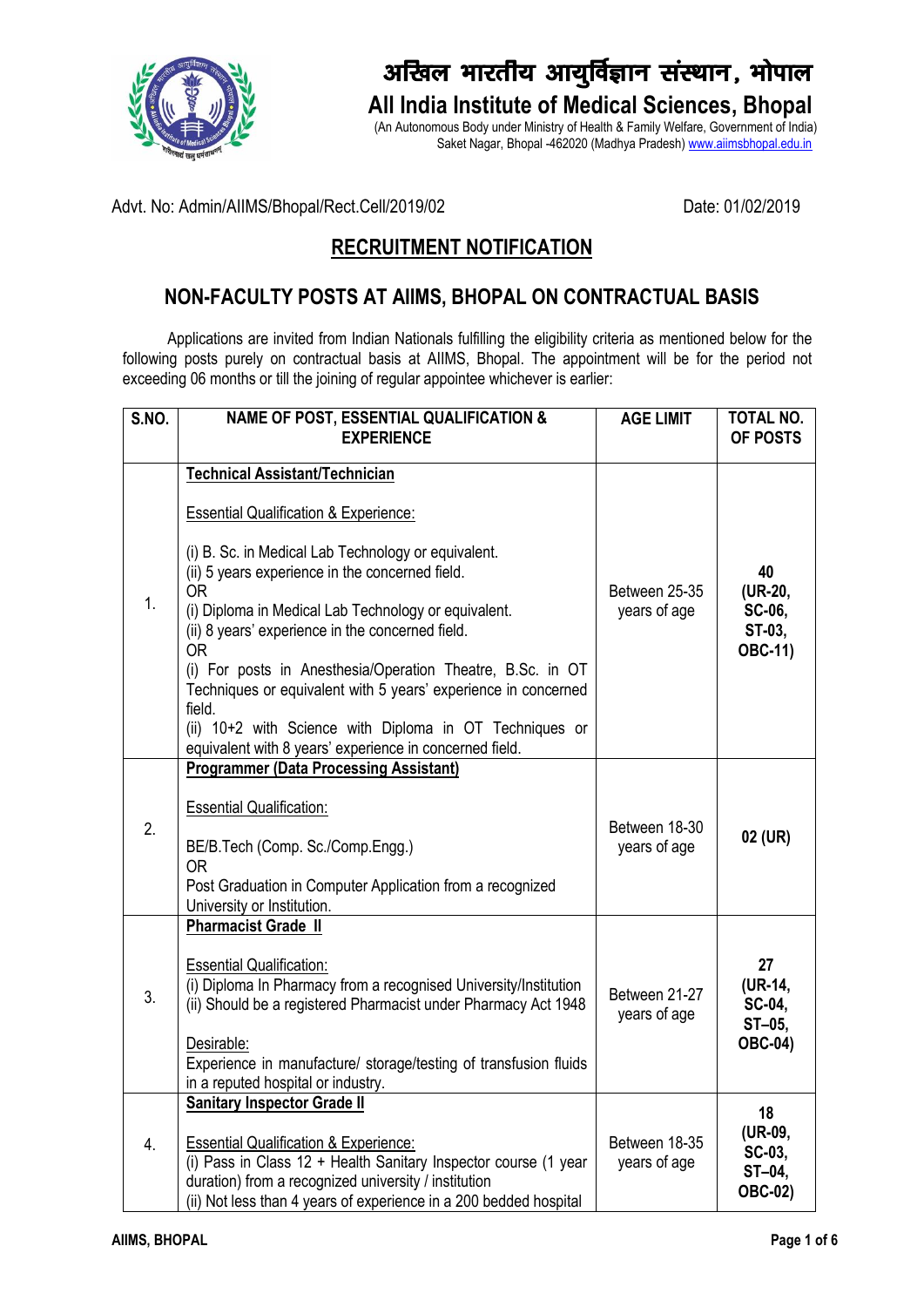|                | <b>Stenographer</b>                                                                                                                                                                                                                                                                                                                                                                                                                                                 |                                                              |                                                     |
|----------------|---------------------------------------------------------------------------------------------------------------------------------------------------------------------------------------------------------------------------------------------------------------------------------------------------------------------------------------------------------------------------------------------------------------------------------------------------------------------|--------------------------------------------------------------|-----------------------------------------------------|
| 5.             | <b>Essential Qualification:</b><br>(i) 12th Class or equivalent qualification from a recognized Board<br>or University.<br>(ii) Skill Test Norms:<br>Dictation: 10 Minutes @ 80 WPM<br>Transcription - 50 Minutes English or 65 Minutes Hindi on a<br>Computer<br>Desirable:<br>Excellent command over Hindi and English (Written and spoken)                                                                                                                       | Between 18-27<br>years of age                                | 20<br>(UR-10,<br>SC-03,<br>ST-04,<br><b>OBC-03)</b> |
|                | <b>Medical Record Technician</b>                                                                                                                                                                                                                                                                                                                                                                                                                                    |                                                              |                                                     |
| 6.             | <b>Essential Qualification &amp; experience:</b><br>B.Sc. (Medical Records)<br>Or<br>10+2 (Science) from a recognized board with At least 6 month<br>Diploma/Certificate course in Medical Record Keeping from a<br>recognized Institute / University and 2 years' experience in<br>Medical Record Keeping in a Hospital Setup<br>And<br>Ability to use computers - Hands on experience in office<br>applications, spread sheets and presentations. Typing speed of | Between 18-30<br>years of age                                | 18<br>(UR-09,<br><b>SC-03 ST-</b><br>04, OBC-02)    |
|                | 35 words per minute in English or 30 words per minute in Hindi                                                                                                                                                                                                                                                                                                                                                                                                      |                                                              |                                                     |
| 7 <sub>1</sub> | Electrician<br><b>Essential Qualification &amp; Experience:</b><br>(i) 10th Class / Standard or equivalent<br>(ii) ITI Diploma Certificate in Electrician Trade<br>(iii) Electrical Supervisory certificate of Competency; and<br>Practical experience of 5 years in erection and running<br>/maintenance of different types of HT and LT electrical<br>installations including UG cable systems.                                                                   | 06<br>Not exceeding<br>(UR-05,<br>35 years<br><b>OBC-01)</b> |                                                     |
|                | <b>Dispensing Attendants</b>                                                                                                                                                                                                                                                                                                                                                                                                                                        |                                                              |                                                     |
| 8.             | <b>Essential Qualification:</b><br>(i) Diploma In Pharmacy from a recognised University/Institution<br>(ii) Should be a registered Pharmacist under Pharmacy Act 1948                                                                                                                                                                                                                                                                                               | Between 21-27<br>years of age                                | 04<br>(UR-03,<br><b>OBC-01)</b>                     |
|                | <b>Gas/Pump Mechanic</b>                                                                                                                                                                                                                                                                                                                                                                                                                                            |                                                              |                                                     |
| 9.             | <b>Essential Qualification &amp; Experience:</b><br>10+2 in Science with 5 years experience in Medical Gas Pipeline<br>System in a 200 Bedded Govt. Hospital<br>0R.<br>Trade Certificate or ITI Diploma in Mechanical Engg. With 3<br>years experience in Medical Gas Pipeline System in a 200<br>Bedded Hospital                                                                                                                                                   | Between 18-30<br>02 (UR)<br>years of age                     |                                                     |
|                | Junior Scale Steno (Hindi)                                                                                                                                                                                                                                                                                                                                                                                                                                          |                                                              |                                                     |
| 10.            | <b>Essential Qualification:</b><br>1.<br>12TH Class or equivalent qualification from a recognized<br>board or university.<br>2. Skill test Norms: Hindi shorthand at a speed of 64 words per<br>minute and transcription at a speed of 11 words per minute and<br>mistakes should not exceed 8 %.<br>Desirable :<br>Excellent command over Hindi (written and spoken)                                                                                               | Between 21-30<br>years of age                                | 01 (UR)                                             |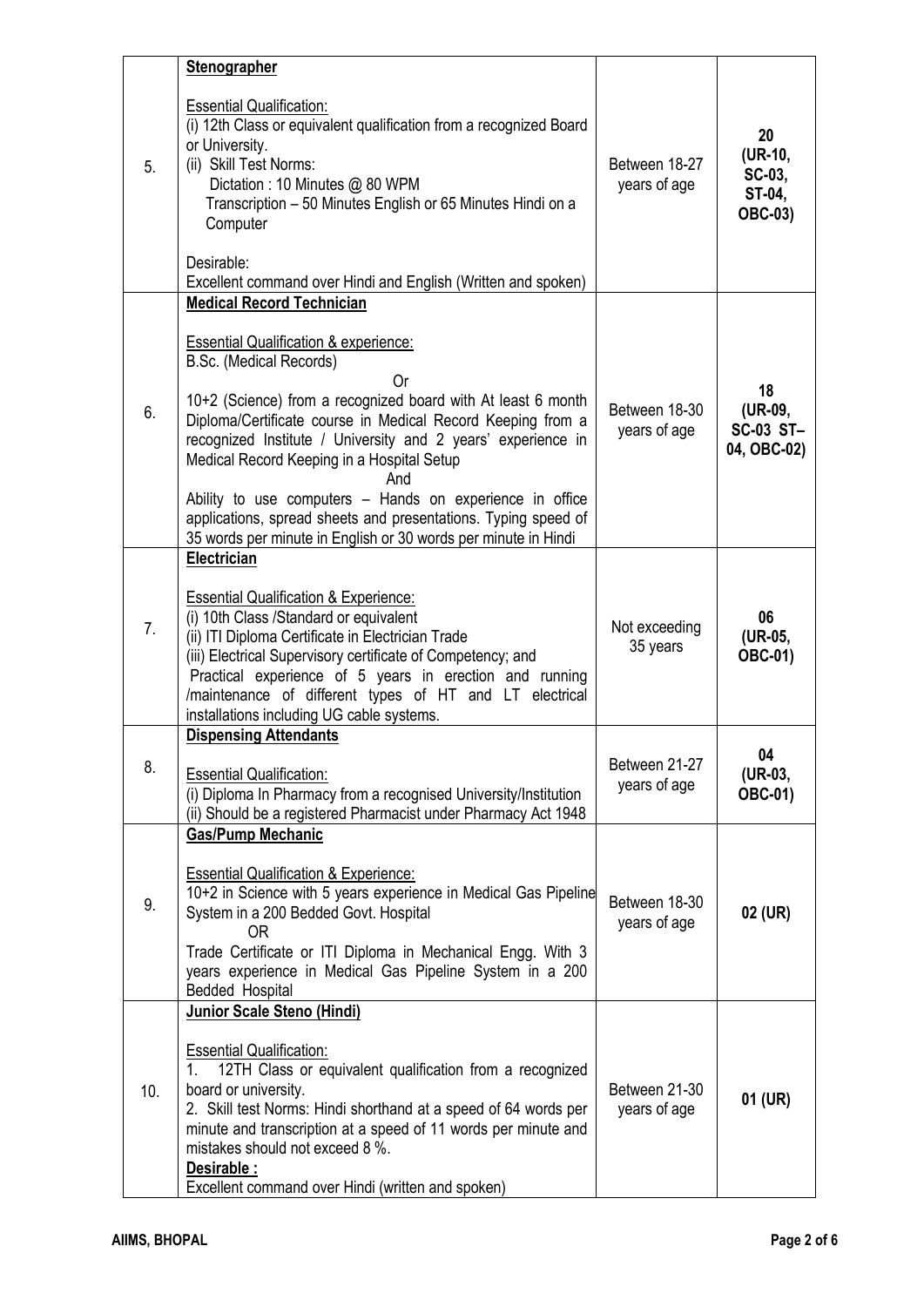|     | Lab Attendant Gr. II                                                                                                                                                                                                                                                                                                                                                                                                                                                                                                                                                                                                                                                                                                                                                                                                                                                                                              |                               |                                                       |
|-----|-------------------------------------------------------------------------------------------------------------------------------------------------------------------------------------------------------------------------------------------------------------------------------------------------------------------------------------------------------------------------------------------------------------------------------------------------------------------------------------------------------------------------------------------------------------------------------------------------------------------------------------------------------------------------------------------------------------------------------------------------------------------------------------------------------------------------------------------------------------------------------------------------------------------|-------------------------------|-------------------------------------------------------|
| 11. | <b>Essential Qualification:</b><br>(i) $10+2$ with science.<br>(ii) Diploma in Medical Lab Technology.<br>Desirable:<br>Experience 2 years in relevant field.                                                                                                                                                                                                                                                                                                                                                                                                                                                                                                                                                                                                                                                                                                                                                     | Between 18-27<br>years of age | 41<br>(UR-21,<br>SC-06,<br><b>ST-08, OBC-</b><br>06)  |
| 12. | Wireman<br><b>Essential Qualification &amp; Experience:</b><br>(i) 10 <sup>th</sup> Class /Standard or equivalent<br>(ii) ITI Diploma Certificate in Electrician Trade<br>(iii) Electrical workman certificate of Competency; and<br>(iv) Practical experience of 5 years in electrician trade.                                                                                                                                                                                                                                                                                                                                                                                                                                                                                                                                                                                                                   | Between 18-30<br>years of age | 20<br>(UR-10, SC-<br>03,<br><b>ST-04, OBC-</b><br>03) |
| 13. | Plumber<br><b>Essential Qualification &amp; Experience:</b><br>(i) ITI Diploma Certificate/equivalent in the trade with at least 5<br>years practical experience<br>Should have the following experience:<br>Working knowledge of the various types of specials used in the<br>plumbing trade of all types of pipes of different materials and be<br>able to estimate requirements for any job entrusted to him.<br>Working with various tools used in the trade such as wrenches,<br>spanners, caulking tools, stocks and dies etc.<br>Make leak proof joints for all types of pipes.<br>Knowledge of materials that go to form joints and be able to<br>estimate requirements thereof.<br>Able to follow drawings and sketches and execute work<br>according to lay out.<br>Able to carry out overhaul of bibcock's, ball valves, sluice valves<br>including grinding and seating.<br>Possess Plumbing License. | Between 18-30<br>years of age | 15<br>(UR-08, SC-<br>02,<br>ST-03, OBC-<br>02)        |
| 14. | <b>Store Keeper-cum-Clerk</b><br><b>Essential Qualification &amp; Experience:</b><br>(i) Graduate from a recognised university with one year<br>experience in handling stores.<br>Desirable:<br>Post-graduate Degree/Diploma in Materials Management from a<br>recognised Institution.                                                                                                                                                                                                                                                                                                                                                                                                                                                                                                                                                                                                                            | Up to 30 years                | 09<br>(UR-05,<br>SC-01,<br>ST-02,<br><b>OBC-01)</b>   |
| 15. | <b>Mechanic (Air Conditioning &amp; Refrigeration)</b><br><b>Essential Qualification &amp; Experience:</b><br>(i) Matriculation or equivalent.<br>(ii) ITI/Diploma certificate in Refrigeration and Air Conditioning<br>from a recognized institute/polytechnic of a minimum of 12<br>months.<br>(iii) 2 Years experience in installation and maintenance of<br>Refrigeration and Air Conditioning systems                                                                                                                                                                                                                                                                                                                                                                                                                                                                                                        | Between 18-40<br>years of age | 06<br>(UR-05,<br><b>OBC-01)</b>                       |
| 16. | <b>Driver (Ordinary Grade)</b><br><b>Essential Qualification &amp; Experience:</b><br>(i) 10th pass from a recognized Board.<br>(ii) LMV and HMV commercial license.<br>(iii) 2 years' experience of driving commercial vehicle.                                                                                                                                                                                                                                                                                                                                                                                                                                                                                                                                                                                                                                                                                  | Between 18-27<br>years of age | 02<br>(01UR,<br>01ST)                                 |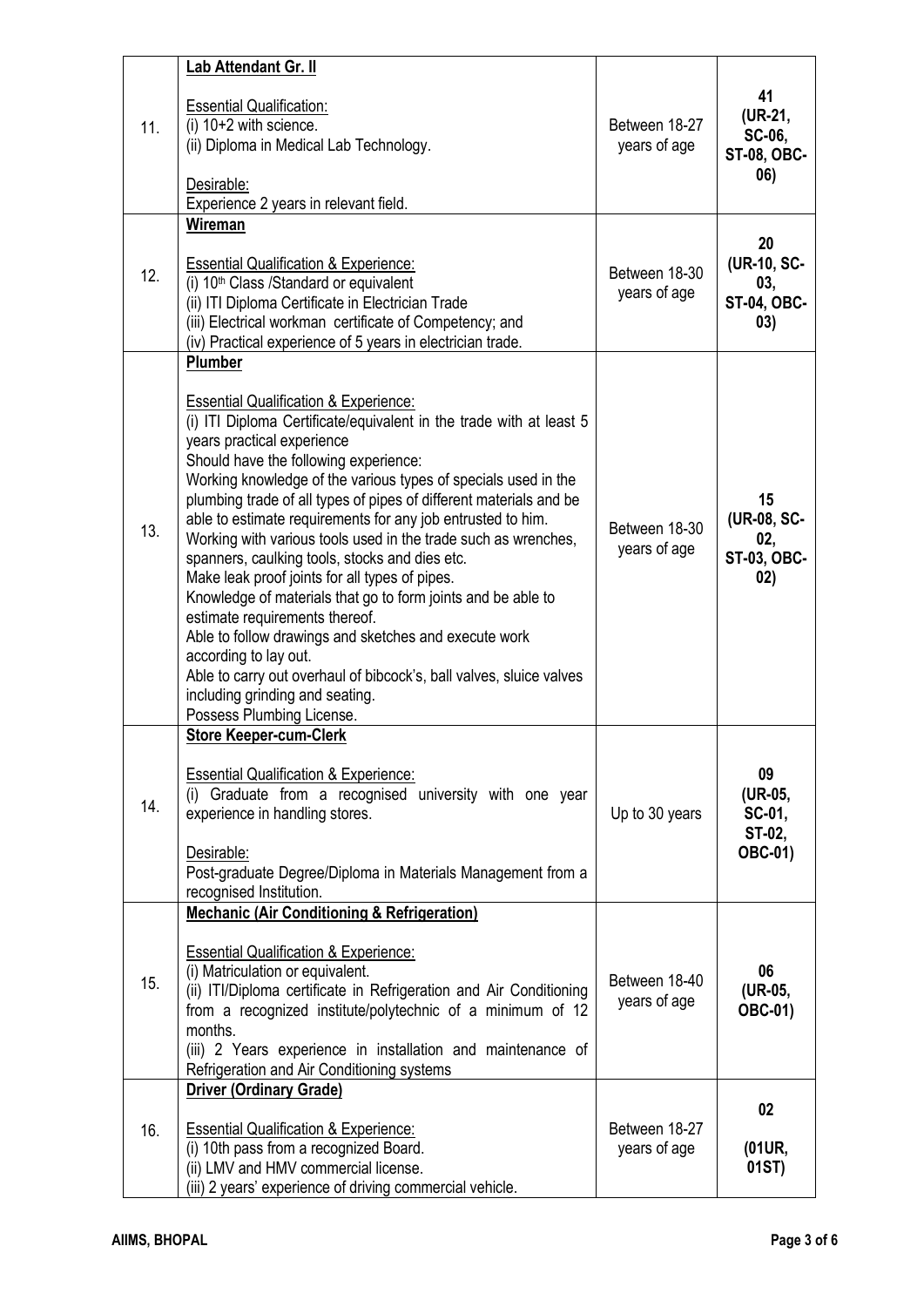#### **NOTES:-**

- i. The above vacancies are provisional and subject to variation. The Director, AIIMS, Bhopal reserves the right to increase/vary the vacancies.
- ii. Reservation and age relaxation will be as per guidelines of MOHFW based on the Government of India Policy issued from time to time.
- iii. The cut-off date to determine the maximum age limit, essential qualifications & experience will be the last date of submission of application i.e. **15/02/2019 (Friday).**
- iv. The period of experience wherever prescribed shall be counted after obtaining the prescribed essential qualifications.
- v. The emoluments will be consolidated in nature as determined by the competent authority. The appointment can be terminated by the competent authority, any time before 06 months also, without assigning any reason thereof.
- vi. Reservation for Persons with Disability (PWD) will be as per Govt. of India guidelines.

### **GENERAL CONDITIONS**

### **APPLICATION PROCESS:-**

• Desirous and eligible candidates may send in hardcopies of filled out application forms in prescribed format **(Annexure-A)**, along with self-attested photocopies of their proof of date of birth, eligibility qualification mark sheets, degrees, experience certificate, and other relevant documents in support of fulfillment of eligibility for the post applied by speed post/ registered post only to the following address:

#### **Assistant Controller of Examinations Exam Section All India Institute of Medical Sciences (AIIMS) 1st Floor of Medical College Building Saket Nagar, Bhopal-462020 (MP).**

- **The envelop must be superscribed as "Application for post of ........................... (CONTRACTUAL)".**
- The duly filled application form along with annexures must reach to aforementioned address on or before 5:00 pm of **15/02/2019 (Friday) by speed post/ registered post ONLY**. Delivery of the application and supporting documents (as mentioned above) by hand / in person/ courier will NOT be entertained. Institute will not be responsible for late receipt of applications due to post delay in any case.
- In case a candidate wishes to apply for more than one post, he/she is required to fill in the application form separately and separate application fees will be applicable
- Application lacking complete information and non-remittance of requisite application fee as well as failure to submit duly signed application form along with self-attested photocopies of their eligibility qualification mark sheets, degrees, experience certificate, NOC and other relevant testimonials are liable to be rejected without any further communication.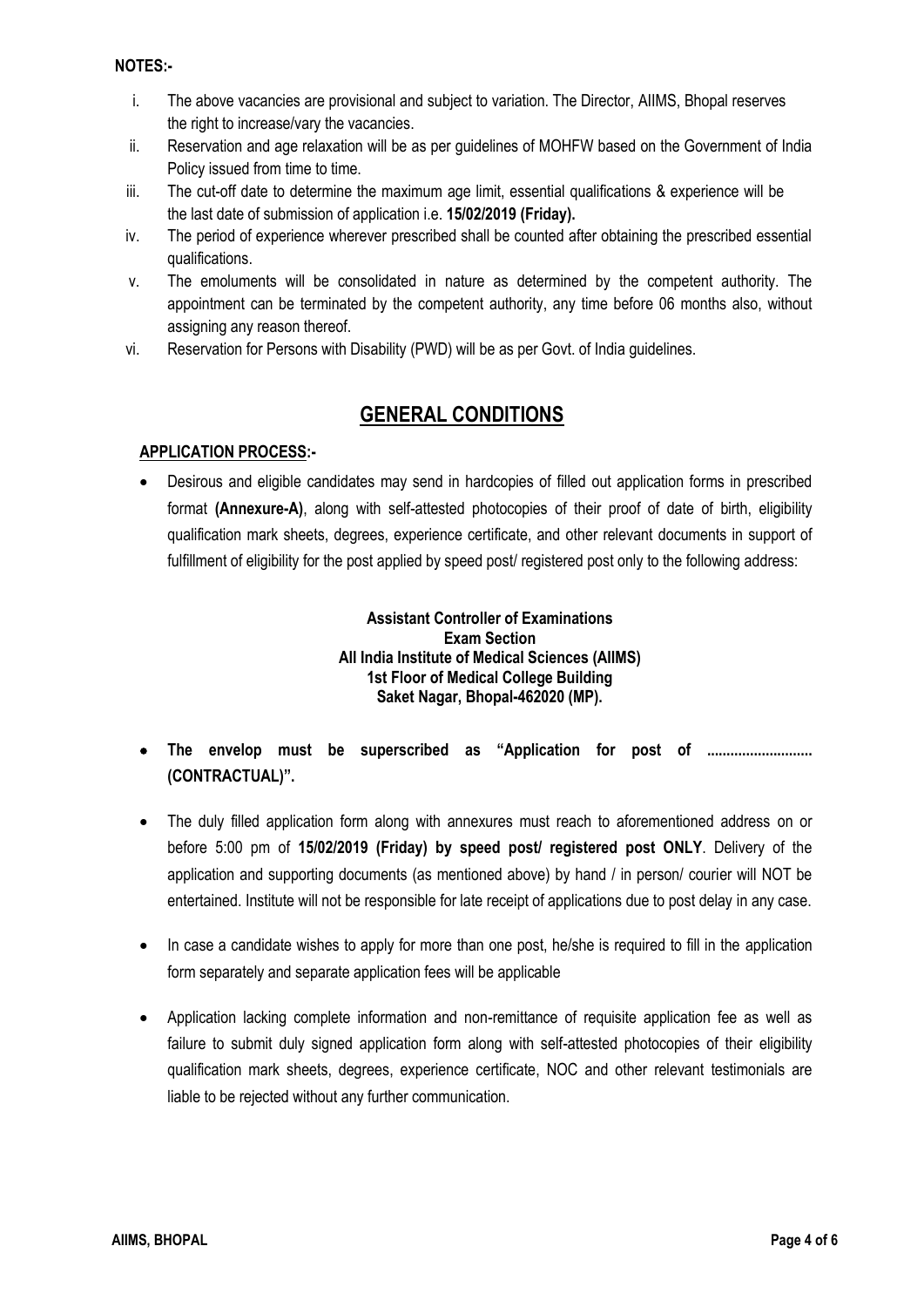| S. No.         | Name of post                                           | <b>Monthly Consolidated</b><br>remuneration (in Rs.) |
|----------------|--------------------------------------------------------|------------------------------------------------------|
| 1              | <b>Technical Assistant/Technician</b>                  | 32270/-                                              |
| $\overline{2}$ | <b>Programmer (Data Processing Assistant)</b>          | 40970/-                                              |
| 3              | <b>Pharmacist Grade II</b>                             | 27000/-                                              |
| 4              | <b>Sanitary Inspector Grade II</b>                     | 27000/-                                              |
| 5              | Stenographer                                           | 24500/-                                              |
| $6\phantom{1}$ | <b>Medical Record Technician</b>                       | 24500/-                                              |
| 7              | Electrician                                            | 24500/-                                              |
| 8              | <b>Dispensing Attendants</b>                           | 24500/-                                              |
| 9              | <b>Gas/Pump Mechanic</b>                               | 24500/-                                              |
| 10             | Jr Scale Steno (Hindi)                                 | 24500/-                                              |
| 11             | Lab Attendant Gr. II                                   | 20000/-                                              |
| 12             | Wireman                                                | 20000/-                                              |
| 13             | <b>Plumber</b>                                         | 20000/-                                              |
| 14             | <b>Store Keeper-cum-Clerk</b>                          | 20000/-                                              |
| 15             | <b>Mechanic (Air Conditioning &amp; Refrigeration)</b> | 20000/-                                              |
| 16             | <b>Driver (Ordinary Grade)</b>                         | 20000/-                                              |

#### **REMUNERATION (CONSOLIDATED) ON MONTHLY BASIS:**

#### **APPLICATION FEES:**

- Rs. 1,000/- (Rupees One Thousand only).
- Payment is to be made to AIIMS, Bhopal through Demand Draft only payable at Bhopal addressed to The Director, AIIMS Bhopal and is to be submitted with the application form.
- Application fee once remitted shall not be refunded under any circumstances by the Institute.
- No fee shall be payable for SC/ST/PWD/Women Candidates.

#### **SELECTION PROCEDURE:**

- On the basis of Multiple-Choice Question (MCQ) Test.
- A Skill test may be conducted after MCQ test in respect of shortlisted candidates who secures a threshold mark in MCQ Test.
- Before applying, candidates should ensure that they fulfill the eligibility criteria for the post. AIIMS, Bhopal would call all the candidates who had applied for the post with the requisite fee for the MCQ test and shall determine their eligibility only at the time of selection.

#### **OTHER CONDITIONS:**

- 1. **Tenure:** The assignments are purely on contract basis for a period of Six months or till the time of regular recruitment whichever is earlier. This appointment will not vest any right to claim by the candidate for regular appointment or permanent absorption in the Institute or for continued contractual appointment and cannot be regularized after stage.
- 2. **Remuneration:** The contract will entitle the contractual appointee to a consolidated monthly remuneration as mentioned above. The contractual appointee will not be entitled to any other allowances, financial benefits or concessions as admissible to the regular employees of the Institute.
- *3.* **Expiry of Contract:** The contract will automatically expire on completion of six months unless renewed with mutual consent for the decided period. The contractual appointment can be terminated at any time, by either side, by giving 30 days' notice or salary in lieu thereof. Director, AIIMS, Bhopal reserves the right to right to extend the period of contract for another 6 months depending upon satisfactory performance of the